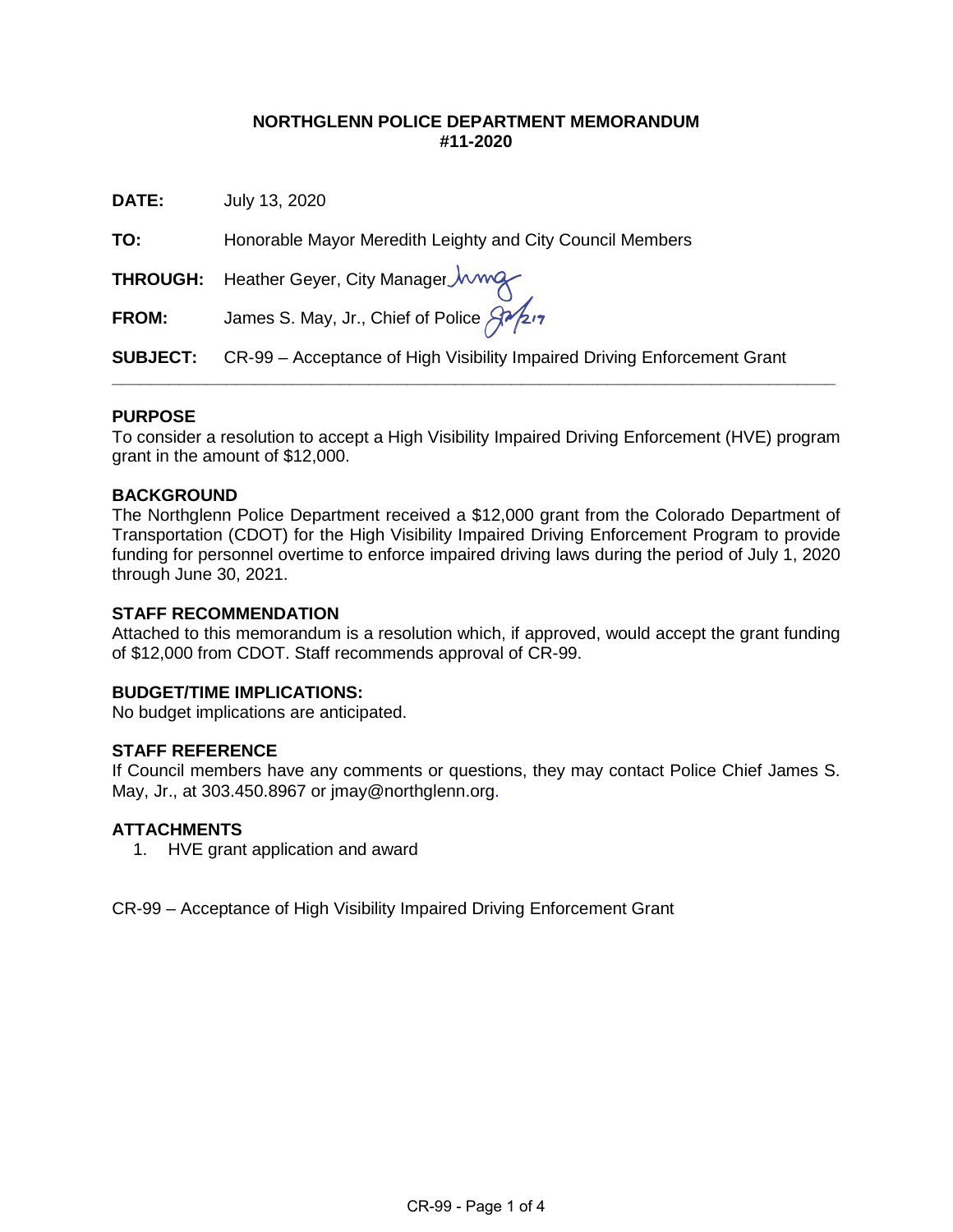| <b>HIGH VISIBILITY IMPAIRED DRIVING ENFORCEMENT</b>                                                                                               | <b>Attachment 1</b>      |                                                      |  |                                                                                                                                                                                                |                                     |                    |  |
|---------------------------------------------------------------------------------------------------------------------------------------------------|--------------------------|------------------------------------------------------|--|------------------------------------------------------------------------------------------------------------------------------------------------------------------------------------------------|-------------------------------------|--------------------|--|
|                                                                                                                                                   |                          |                                                      |  |                                                                                                                                                                                                |                                     |                    |  |
|                                                                                                                                                   |                          |                                                      |  |                                                                                                                                                                                                |                                     |                    |  |
| <b>APPLICATION FOR FUNDS</b><br>CDOT's Office of Transportation Safety (OTS) will provide funding for overtime enforcement of Colorado's impaired |                          |                                                      |  |                                                                                                                                                                                                |                                     |                    |  |
|                                                                                                                                                   |                          |                                                      |  |                                                                                                                                                                                                |                                     |                    |  |
|                                                                                                                                                   |                          |                                                      |  | driving laws for July 4, Summer Strikeout, Sturgis Rally, Labor Day Crackdown, Fall Festivals, Halloween Weekend,                                                                              |                                     |                    |  |
| Thanksgiving Weekend, Holiday Parties, New Year's Eve, Winter Blitz, Super Bowl Weekend, President's Week, St                                     |                          |                                                      |  |                                                                                                                                                                                                |                                     |                    |  |
| Patrick's Day, Spring Events, Memorial Day, and Summer Blitz.                                                                                     |                          |                                                      |  |                                                                                                                                                                                                |                                     |                    |  |
| The selection and funding of participating agncies will be based on :                                                                             |                          |                                                      |  |                                                                                                                                                                                                |                                     |                    |  |
|                                                                                                                                                   |                          | -The mission, goals, strategy and objectives of CDOT |  |                                                                                                                                                                                                |                                     |                    |  |
|                                                                                                                                                   |                          |                                                      |  | problem identification data relating to impaired driving related caused injury and fatal crashes<br>and statistical analysis of local, state, and federal impaired driving related statistics. |                                     |                    |  |
| Your agency agrees to:                                                                                                                            |                          |                                                      |  |                                                                                                                                                                                                |                                     |                    |  |
|                                                                                                                                                   |                          |                                                      |  | 1. Provide overtime to officers for enforcement of Colorado's impaired driving laws at checkpoints, saturations                                                                                |                                     |                    |  |
|                                                                                                                                                   |                          |                                                      |  | patrols, increased patrols, or as dedicated enforcement cars in at least 10 of the 16 enforcement periods;                                                                                     |                                     |                    |  |
|                                                                                                                                                   |                          |                                                      |  | 2. Utilize only officers who are currently SFST certified according to Colorado standards;                                                                                                     |                                     |                    |  |
|                                                                                                                                                   |                          |                                                      |  | 3. Report your enforcement plans and activity to the CDOT website before the specified deadlines;                                                                                              |                                     |                    |  |
|                                                                                                                                                   |                          | enforcement period to erin.brannan@state.co.us       |  | 4. Submit claims monthly on CDOT forms with backup documentation within 45 days after the end of each                                                                                          |                                     |                    |  |
|                                                                                                                                                   |                          |                                                      |  | 5. Submit an annual report (covering the enforcement campaigns that your agency participated in) on the High                                                                                   |                                     |                    |  |
|                                                                                                                                                   |                          |                                                      |  | Visibilty Enforcement report form included in your claim workbook with your final claim.                                                                                                       |                                     |                    |  |
|                                                                                                                                                   |                          |                                                      |  |                                                                                                                                                                                                |                                     |                    |  |
|                                                                                                                                                   |                          |                                                      |  | To apply for consideration of funding, return this form via email no later than May 21, 2020 to LEL Erin Brannan                                                                               |                                     |                    |  |
|                                                                                                                                                   |                          |                                                      |  | erin.brannan@state.co.us & Cc High Visibility Law Enforcement Coordinator leslie.chase@state.co.us                                                                                             |                                     |                    |  |
|                                                                                                                                                   |                          |                                                      |  |                                                                                                                                                                                                |                                     |                    |  |
|                                                                                                                                                   |                          |                                                      |  | (COMPLETE project coordinator, secondary contact, and budget/finance information is required)                                                                                                  |                                     |                    |  |
|                                                                                                                                                   | Agency:                  | <b>Northglenn Police Departi</b>                     |  |                                                                                                                                                                                                |                                     |                    |  |
| Project Coordinator:                                                                                                                              |                          | <b>Renae Lehr</b>                                    |  | Phone Number:                                                                                                                                                                                  | 303-450-8961                        |                    |  |
|                                                                                                                                                   | Email Address:           | rlehr@northglenn.org                                 |  |                                                                                                                                                                                                |                                     |                    |  |
| Secondary Contact:                                                                                                                                |                          | <b>Heidi Walts</b>                                   |  | Phone Number:                                                                                                                                                                                  | 303-450-8962                        |                    |  |
|                                                                                                                                                   | Email Address:           | hwalts@northglenn.org                                |  |                                                                                                                                                                                                |                                     |                    |  |
|                                                                                                                                                   | Budget/Finance:          | <b>JoAnn Koenig</b>                                  |  | Phone Number:                                                                                                                                                                                  | 303-450-8719                        |                    |  |
|                                                                                                                                                   | Email Address:           | jkoenig@northglenn.org                               |  | City of Northglenn, 11701 Community Center Drive, Northglenn, CO 80233                                                                                                                         |                                     |                    |  |
|                                                                                                                                                   | Send Check to:           |                                                      |  |                                                                                                                                                                                                |                                     |                    |  |
|                                                                                                                                                   |                          |                                                      |  |                                                                                                                                                                                                |                                     |                    |  |
|                                                                                                                                                   |                          |                                                      |  |                                                                                                                                                                                                |                                     |                    |  |
| <b>ENFORCEMENT PERIODS</b>                                                                                                                        |                          | <b>REQUEST</b>                                       |  | BELOW DATA BASED ON 04/01/19 - 3/31/20<br># GRANT FUNDED IMPAIRED DRIVING ARRESTS:                                                                                                             |                                     |                    |  |
| July 4                                                                                                                                            |                          |                                                      |  |                                                                                                                                                                                                |                                     | 9 (2 enf. Periods) |  |
| S.Strikeout                                                                                                                                       | 1500                     |                                                      |  | # AGENCY FUNDED IMPAIRED DRIVING ARRESTS:                                                                                                                                                      |                                     | 172                |  |
| Sturgis                                                                                                                                           |                          |                                                      |  | TOTAL # OF IMPAIRED DRIVING ARRESTS:                                                                                                                                                           |                                     | 181                |  |
| Labor Day                                                                                                                                         | 1200                     |                                                      |  | # OF IMPAIRED DRIVING PD* CRASHES:                                                                                                                                                             |                                     | 45 (no injury)     |  |
| F.Festivals                                                                                                                                       | 2200                     |                                                      |  | # OF IMPAIRED DRIVING INJURY CRASHES:                                                                                                                                                          |                                     | 13                 |  |
| Halloween                                                                                                                                         |                          |                                                      |  | TOTAL # OF IMPAIRED/FATAL CRASHES:                                                                                                                                                             |                                     | 0                  |  |
| Thanksgiving                                                                                                                                      | 1200                     |                                                      |  |                                                                                                                                                                                                | <b>TOTAL # OF IMPAIRED CRASHES:</b> | 58                 |  |
| H.Parties                                                                                                                                         |                          |                                                      |  |                                                                                                                                                                                                |                                     |                    |  |
| New Year's                                                                                                                                        | 500                      |                                                      |  |                                                                                                                                                                                                |                                     |                    |  |
| W.Blitz                                                                                                                                           | 1000                     |                                                      |  |                                                                                                                                                                                                |                                     |                    |  |
| Super Bowl                                                                                                                                        | 1200                     |                                                      |  |                                                                                                                                                                                                |                                     |                    |  |
| President's<br>St. Patrick's                                                                                                                      | 500                      |                                                      |  |                                                                                                                                                                                                |                                     |                    |  |
| <b>Spring Events</b>                                                                                                                              | 2200                     |                                                      |  |                                                                                                                                                                                                |                                     |                    |  |
| Memorial                                                                                                                                          | 500                      |                                                      |  |                                                                                                                                                                                                |                                     |                    |  |
| S. Blitz                                                                                                                                          |                          |                                                      |  |                                                                                                                                                                                                |                                     |                    |  |
|                                                                                                                                                   | <b>Total OT request:</b> |                                                      |  |                                                                                                                                                                                                |                                     |                    |  |
|                                                                                                                                                   |                          |                                                      |  |                                                                                                                                                                                                | <b>TOTAL GRANT REQUEST:</b>         | \$12,000.00        |  |
|                                                                                                                                                   |                          |                                                      |  |                                                                                                                                                                                                |                                     |                    |  |
|                                                                                                                                                   |                          |                                                      |  | COLORADO<br><b>Department of Transportation</b>                                                                                                                                                |                                     | 600                |  |
|                                                                                                                                                   |                          |                                                      |  | Office of Transportation<br>Safety & Risk Management                                                                                                                                           |                                     | œ                  |  |
|                                                                                                                                                   |                          |                                                      |  |                                                                                                                                                                                                |                                     |                    |  |

CR-99 - Page 2 of 4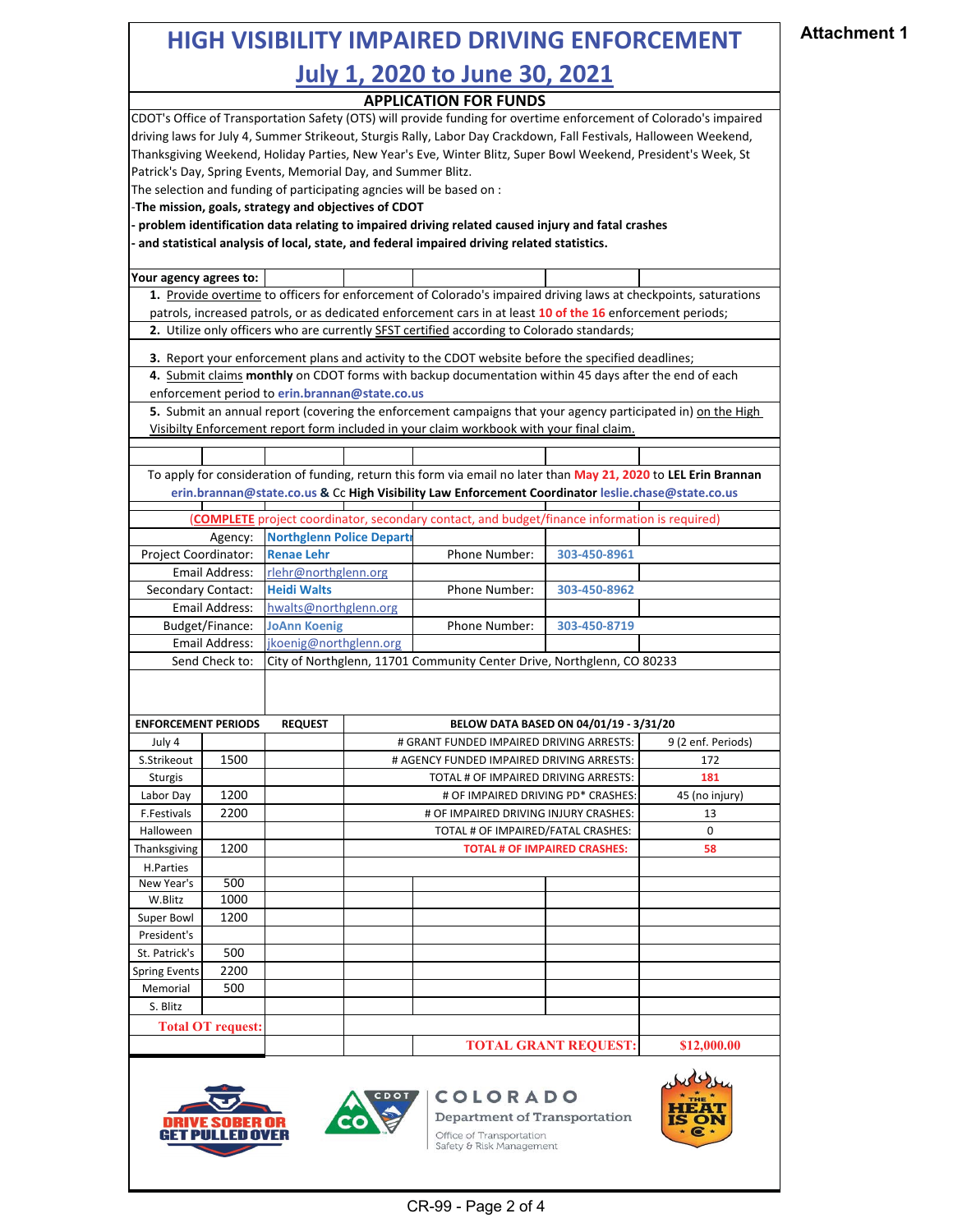| Colorado Dept of Transportation<br>2829 W. Howard Place<br>Denver CO 80204                                                                                                                                                                                                                                                                                                                                                                                  | DATE: $06/19/2020$<br><b>IMPORTANT</b><br>The PO# and Line#<br>must appear on all<br>invoices, packing<br>slips, cartons and<br>correspondence |                                                                                                                     | $-CO0$<br>Neurchase Order®<br>$\sqrt{2}$<br>State of Colorado |                                                        |  |  |  |
|-------------------------------------------------------------------------------------------------------------------------------------------------------------------------------------------------------------------------------------------------------------------------------------------------------------------------------------------------------------------------------------------------------------------------------------------------------------|------------------------------------------------------------------------------------------------------------------------------------------------|---------------------------------------------------------------------------------------------------------------------|---------------------------------------------------------------|--------------------------------------------------------|--|--|--|
| David Musgrave<br><b>Buyer:</b><br><b>Phone Number: 303-757-9861</b><br><b>Agency Contact: Leslie Chase</b><br><b>Phone Number: 303-512-5003</b>                                                                                                                                                                                                                                                                                                            |                                                                                                                                                |                                                                                                                     |                                                               | 1876<br>PO# 411024394 Page# 1 of 1<br>Award#:<br>BID#: |  |  |  |
| Vendor Master#: 2000004<br>303-451-8326<br><b>Phone:</b>                                                                                                                                                                                                                                                                                                                                                                                                    |                                                                                                                                                |                                                                                                                     |                                                               |                                                        |  |  |  |
| <b>Vendor Contact:</b>                                                                                                                                                                                                                                                                                                                                                                                                                                      |                                                                                                                                                |                                                                                                                     | <b>Invoice</b><br>TO:<br>CDOT OFFICE OF TRANSP. SAFETY        |                                                        |  |  |  |
| $\mathbf{V}$<br>CITY OF NORTHGLENN<br>E<br>11701 COMMUNITY CENTER DRIVE<br>N<br>NORTHGLENN CO 80233-1099<br>D<br>$\circ$                                                                                                                                                                                                                                                                                                                                    |                                                                                                                                                | 2829 W. Howard Place<br>DENVER CO 80204<br>Payment will be made by this agency                                      |                                                               |                                                        |  |  |  |
| <b>INSTRUCTIONS TO VENDOR</b>                                                                                                                                                                                                                                                                                                                                                                                                                               |                                                                                                                                                | Ship                                                                                                                |                                                               |                                                        |  |  |  |
| 1. If for any reason, delivery of this order is delayed beyond the delivery/Installation date shown, please notify<br>the agency contact named at the top left (Right of cancellation is reserved in instances in which timely delivery<br>is not made). 2. All chemicals, equipment and materials must conform to the standards required by OSHA.<br>3. NOTE: Additional terms and conditions on reverse side or at address shown in Special Instructions. | TO:                                                                                                                                            | Colorado Dept of Transportation<br>2829 W HOWARD PLACE<br>Denver CO 80204<br>Delivery/Installation Date: 06/30/2021 |                                                               |                                                        |  |  |  |

**SPECIAL INSTRUCTIONS**

| <b>LINE</b> | <b>PRODUCT NUMBER</b><br><b>PRODUCT CATEGORY</b><br><b>DESCRIPTION</b> | <b>UOM</b><br><b>PLANT</b> | <b>OUANTITY UNIT COST</b> | <b>TOTAL ITEM COST</b> |
|-------------|------------------------------------------------------------------------|----------------------------|---------------------------|------------------------|
| 00001       | 92585<br>2020/2021 HVE                                                 | AU<br>1001                 | 12,000.001.00             | 12,000.00              |

**DOCUMENT TOTAL: 12,000.00** 

| THIS PO IS ISSUED IN ACCORDANCE WITH STATE AND FEDERAL REGULATIONS |
|--------------------------------------------------------------------|
| https://www.codot.gov/business/procurement-and-contract-           |
| services/purchase-order-terms-and-conditions/purchase-order-terms- |
| and-conditions/view                                                |
| $DP-01$ (R-02/06)                                                  |

**FOR THE STATE OF COLORADO** 

**Authorized Signature Date**

**Signature not required if PO transmitted electronically.**